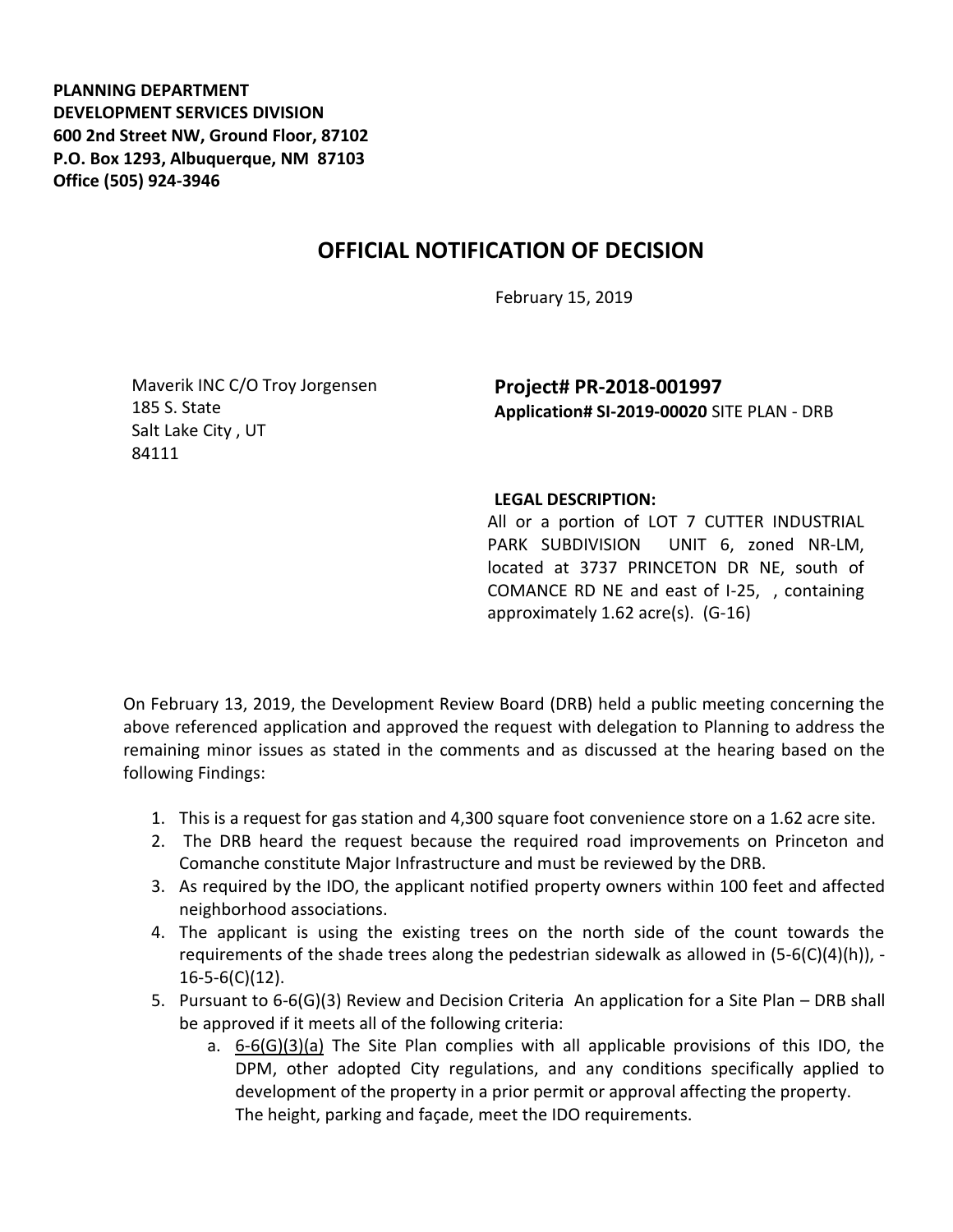Official Notice of Decision Project # PR-2018-001997 Application# SI-2019-00020 February 15, 2019 Page 2 of 3

> 6-6(G)(3)(b) The City's existing infrastructure and public improvements, including but not limited to its street, trail, drainage, and sidewalk systems, have adequate capacity to serve the proposed development, and any burdens on those systems have been mitigated to the extent practicable.

> The site has access to a full range of urban services including utilities, roads, and emergency services. A traffic impact study was required for the project. The applicant added street improvements based on this study.

b. 6-6(G)(3)(c) The Site Plan mitigates any significant adverse impacts on the surrounding area to the maximum extent practicable. The project adds uses that are compatible with the surrounding industrial and commercial development. The proposed uses are allowed under the existing zoning. The site will have a significant landscape buffer.

## **Conditions:**

- 1. This Site Plan is valid 5 years from DRB approval (2-14-2019). An extension may be requested prior to the expiration date.
- 2. The applicant will obtain final sign off from Planning by **February 27, 2019** or the case may be scheduled for the next DRB hearing and can be denied per the DRB Rules of Procedure.
- 3. The applicant will bring two paper copies to be signed off by Planning. Planning will keep one signed off copy. A pdf of the signed off set will be email to the PLNDRS.

APPEAL: If you wish to appeal this decision, you must do so within 15 days of the DRB's decision or by **FEBRUARY 28, 2019.** The date of the DRB's decision is not included in the 15-day period for filing an appeal, and if the 15<sup>th</sup> day falls on a Saturday, Sunday or Holiday, the next working day is considered as the deadline for filing the appeal.

For more information regarding the appeal process, please refer to Section 14-16-6-4(U) of the Integrated Development Ordinance (IDO). A Non-Refundable filing fee will be calculated at the Land Development Coordination Counter and is required at the time the appeal is filed.

You will receive notification if any person files an appeal. If there is no appeal, you can receive Building Permits at any time after the appeal deadline quoted above, provided all conditions imposed at the time of approval have been met. Applicants submitting for building permit prior to the completion of the appeal period do so at their own risk. Successful applicants are reminded that there may be other City regulations of the IDO that must be complied with, even after approval of the referenced application(s).

Sincerely,